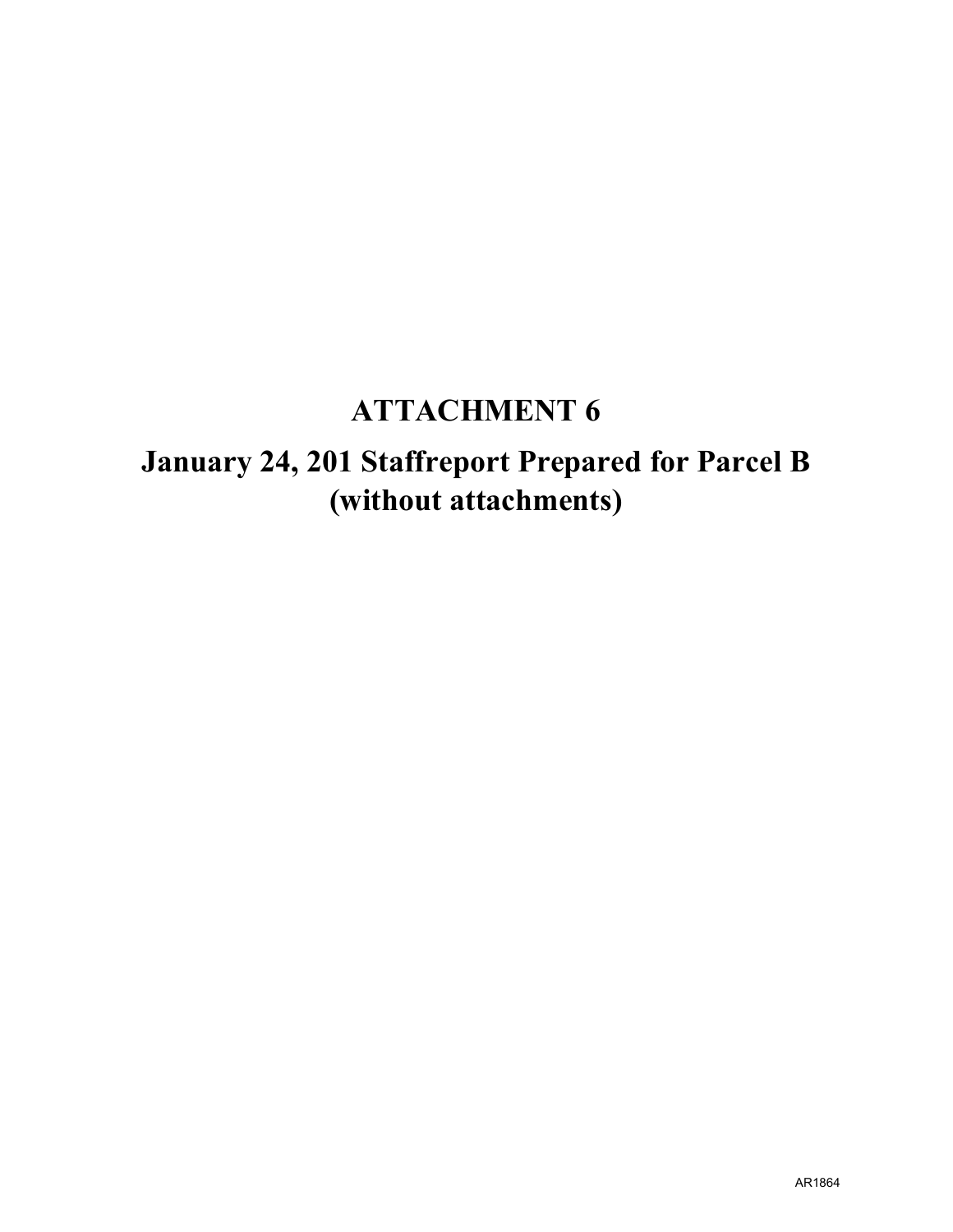# **EMERYVILLE PLANNING COMMISSION**

# **STAFF REPORT**

#### **Agenda Date:** January 24, 2019 **Report Date:** January 17, 2019

| TO:                                   | Planning Commission                                                                                                                                                                                                                                                                                                                                                                                                                                                                                                                          |  |  |
|---------------------------------------|----------------------------------------------------------------------------------------------------------------------------------------------------------------------------------------------------------------------------------------------------------------------------------------------------------------------------------------------------------------------------------------------------------------------------------------------------------------------------------------------------------------------------------------------|--|--|
| <b>FROM:</b>                          | <b>Community Development Department</b><br>Miroo Desai, Senior Planner                                                                                                                                                                                                                                                                                                                                                                                                                                                                       |  |  |
| <b>SUBJECT:</b>                       | <b>Marketplace Redevelopment Project: Approving new Final</b><br>Development Plan for "Parcel B" (Office and Garage Building)<br>(FDP18-001) and Rescinding Previous Final Development Plan<br>FDP15-001                                                                                                                                                                                                                                                                                                                                     |  |  |
| <b>PROJECT</b><br><b>LOCATION:</b>    | 6200 Shellmound Street<br>$(APN: 49-1556-16)$                                                                                                                                                                                                                                                                                                                                                                                                                                                                                                |  |  |
| <b>APPLICANT:</b>                     | City Center Realty Partners, (CCRP) (Mark Stefan)<br>170 Grant Avenue, Sixth Floor<br>San Francisco, CA 94108                                                                                                                                                                                                                                                                                                                                                                                                                                |  |  |
| <b>OWNER:</b>                         | AG-CCRP Public Market, L.P.<br>170 Grant Avenue, Sixth Floor<br>San Francisco, CA 94108                                                                                                                                                                                                                                                                                                                                                                                                                                                      |  |  |
| <b>PROJECT</b><br><b>DESCRIPTION:</b> | Consideration of a new Final Development Plan (FDP) for "Parcel B" of<br>the Marketplace Redevelopment Project Planned Unit Development<br>(PUD04-12) to replace and rescind Final Development Plan FDP15-001<br>that was approved by the Planning Commission on June 23, 2016. The<br>previously approved FDP included 26,000 square feet of retail space and<br>300 parking spaces. The proposed FDP includes 15,800 square feet of<br>rentable retail space, 150,000 square feet of rentable office/lab space, and<br>560 parking spaces. |  |  |
| <b>GENERAL</b><br>PLAN:               | Mixed Use with Residential and Major Transit Hub                                                                                                                                                                                                                                                                                                                                                                                                                                                                                             |  |  |
| <b>ZONING</b><br><b>DISTRICT:</b>     | Planned Unit Development (PUD-2)                                                                                                                                                                                                                                                                                                                                                                                                                                                                                                             |  |  |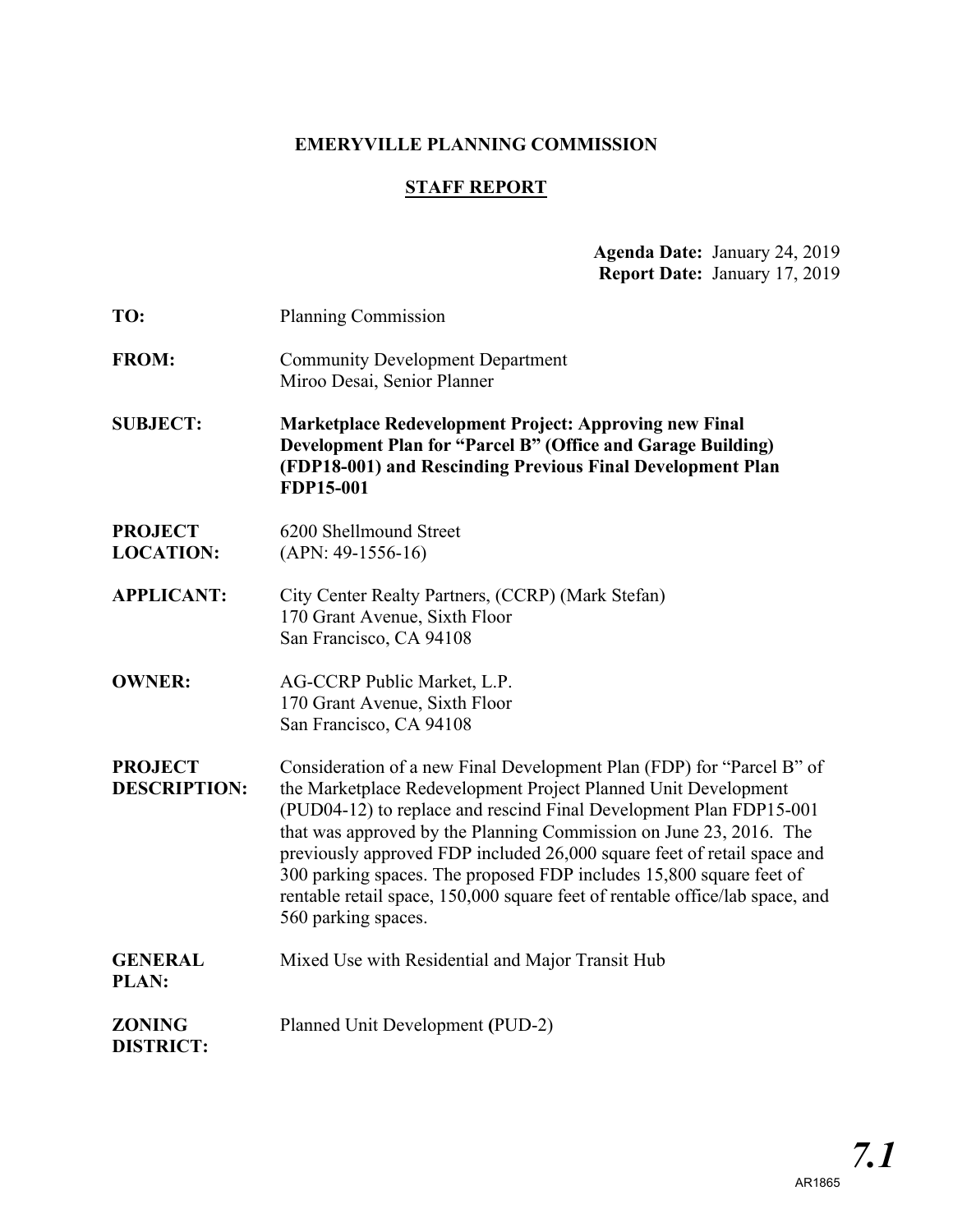**Planning Commission Staff Report Marketplace Redevelopment Project, Parcel B (Office and Garage) January 24, 2019 Page 2 of 9**

#### **ENVIRONMENTAL STATUS:**

Environmental Impact Report for Marketplace Redevelopment Project PUD certified by City Council on January 15, 2008 (Resolution No. 08- 126). CEQA Guidelines Section 15164(e) provides that a brief explanation of the decision not to prepare a subsequent EIR pursuant to Section 15162 should be included in an addendum to an EIR, the lead agency's findings on the project, or elsewhere in the record. The Kimley Horn Trip Generation Evaluation Memo dated December 12, 2018 and the Environmental Checklist Public Market Proposed Final Development Plan Project enclosed as Attachments 2 and 3, respectively, provide support for the decision not to prepare a subsequent EIR pursuant to Section 15162.

**RECOMMENDED**

- **COMMISSION** 1**.** Open public hearing and take testimony regarding the project.
- **ACTION:** 2. Close public hearing and consider Staff Report and Resolution.
	- 3. Adopt Resolution CPC No. FDP18-001 approving the project and rescinding Resolution CPC No. FDP15-001.

## **MARKETPLACE PUD/PDP**

On August 5, 2008, the City Council approved the Marketplace Redevelopment Project Planned Unit Development (PUD)/Preliminary Development Plan (PDP). Between February 2015 and June 2016, the Planning Commission approved a number of Final Development Plans (FDPs) to allow for a grocery store (Parcel C1), realignment of Shellmound Street, creation of 62nd Street, 63rd Street and Market Drive, construction of three residential buildings (Parcel A, Parcel C2, and Parcel D); a parking structure with ground floor retail (Parcel B); and the redevelopment and expansion of Christie Avenue Park (Parcel E). The grocery store (Parcel C1) and the realignment of Shellmound Street and creation of 62nd and 63rd Street are now complete, and two residential buildings (Parcel C2 and Parcel D) are under construction. The grand opening for Christie Park was held on November 29, 2018.

The last FDP (FDP15-001) was approved on June 23, 2016 for Parcel B, which accommodated parking with ground floor retail. This parking garage would provide parking for existing commercial uses that have been served by previous surface parking lots (Parcel C) and are being served by existing surface parking lots (Parcel A). It is for this reason that the residential building on Parcel A cannot be built until the parking garage on Parcel B has been constructed. The approved FDP for this building included 26,000 square feet of retail space and 300 parking spaces.

The master developer and land owner, City Center Realty, has indicated that they now wish to replace the approved FDP for Parcel B to accommodate 150,000 square feet of office/lab space in addition to ground floor retail space and parking. The Planning Commission held a study session on this new proposal at the December 13, 2018 meeting. The section below summarizes changes that have been made to the project as a result of the Commission's comments at the study session.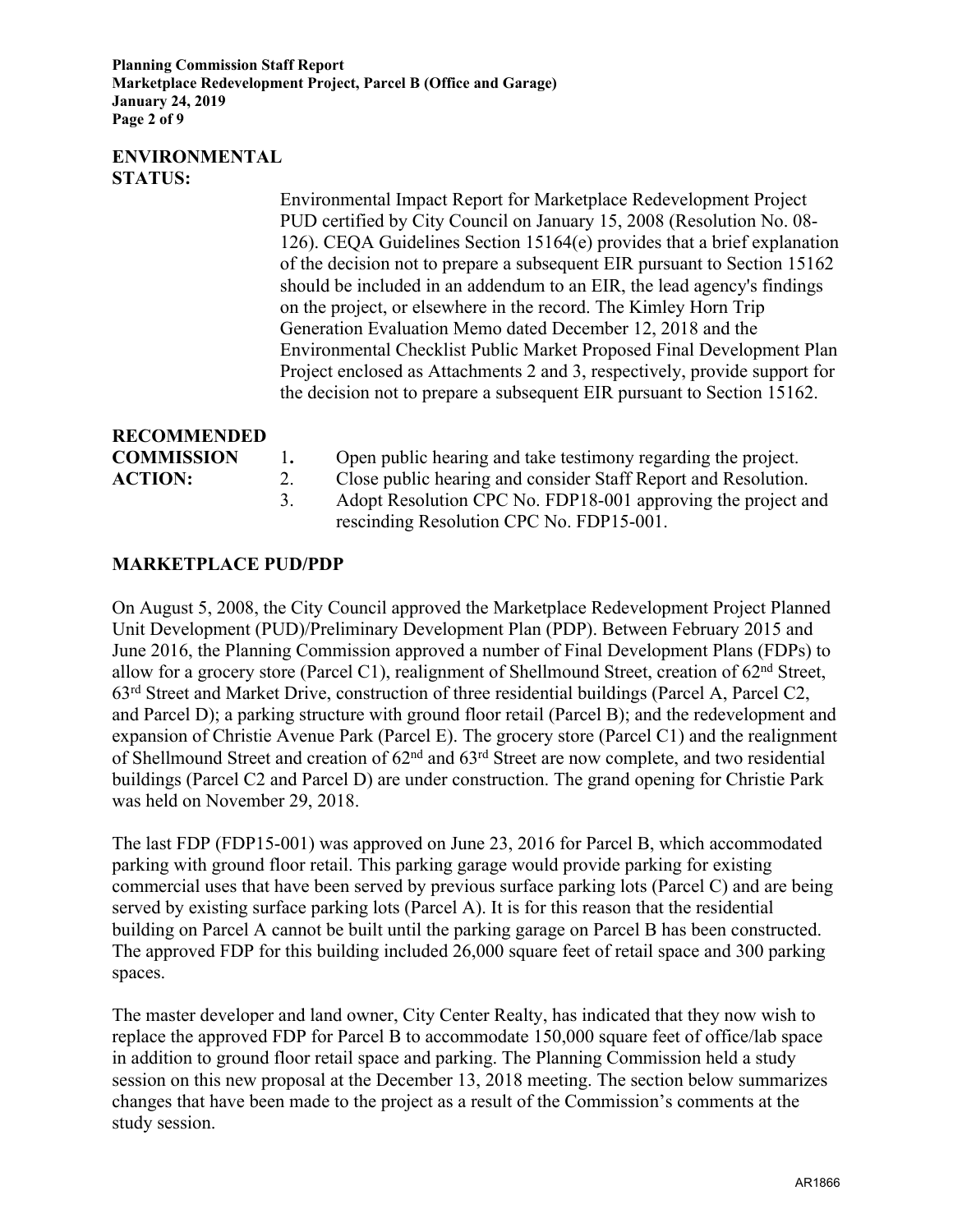#### **SUMMARY OF CHANGES AND APPLICANT RESPONSE TO PLANNING COMMISSION'S COMMENTS AT DECEMBER 13. 2018 STUDY SESSION**

#### Architecture

- a) Rooftop solar/PV panels have been added per Commission comments.
- b) Primary servicing to retail areas are now provided from the back, per Commission comments.
- c) EV parking spaces included and identified per Commission comments.
- d) North and South elevations were developed and revised by the applicant in response to Commission comments. Vertical circulation towers have been revised with walls articulated like the main building. Windows have been added to stairs per Commission comments.
- e) Additional sheets have been added to define the base of building, including Shellmound Street storefront designs with bigger drawings, more views and more labels. See Sheets A3.09, A3.10, A3.11, A6.03. The applicant notes that lighter colors were studied, per one Commission comment, but the design included in the FDP represents what they believe is the best outcome. The building base and storefront design represents their attempt to provide a coherent, consistent framework with a reasonable and refined typical front wall onto the street. It is anticipated that a variety of tenants will occur and provide unique signage and potentially revised storefront wall designs.
- f) Trash room location has been revised to have adjacency to the exterior wall and trash service area, per the City's Discards Collections guidelines. See Sheets A2.20 and A2.21.
- g) Slight increase in retail area, from approximately 14,000 sq. ft. to 15,800 sq. ft.
- h) Entry "notch" has been moved south one bay to better align with pedestrian route at crosswalk.
- i) Bike room has been moved north, with better access from lobby.

## Art

- a) Placeholder art has been removed from elevations and renderings to avoid confusion.
- b) Sheet A7.00 added to show art locations and short-listed artists have been included. These artists and their works were described by Ms. Dorka Keehn of Keehn On Art at the December 13, 2018 study session.

## Landscape

- a) Landscape plan is now developed and described with enlarged plans. See new Sheet L1.02.
- b) Landscape palette included. See new Sheet L2.01.

## **PROJECT PROPOSAL**

This new FDP application is for a 113-foot tall, 8 story building that includes 15,800 square feet of ground floor rentable retail space, structured parking on four levels accommodating 560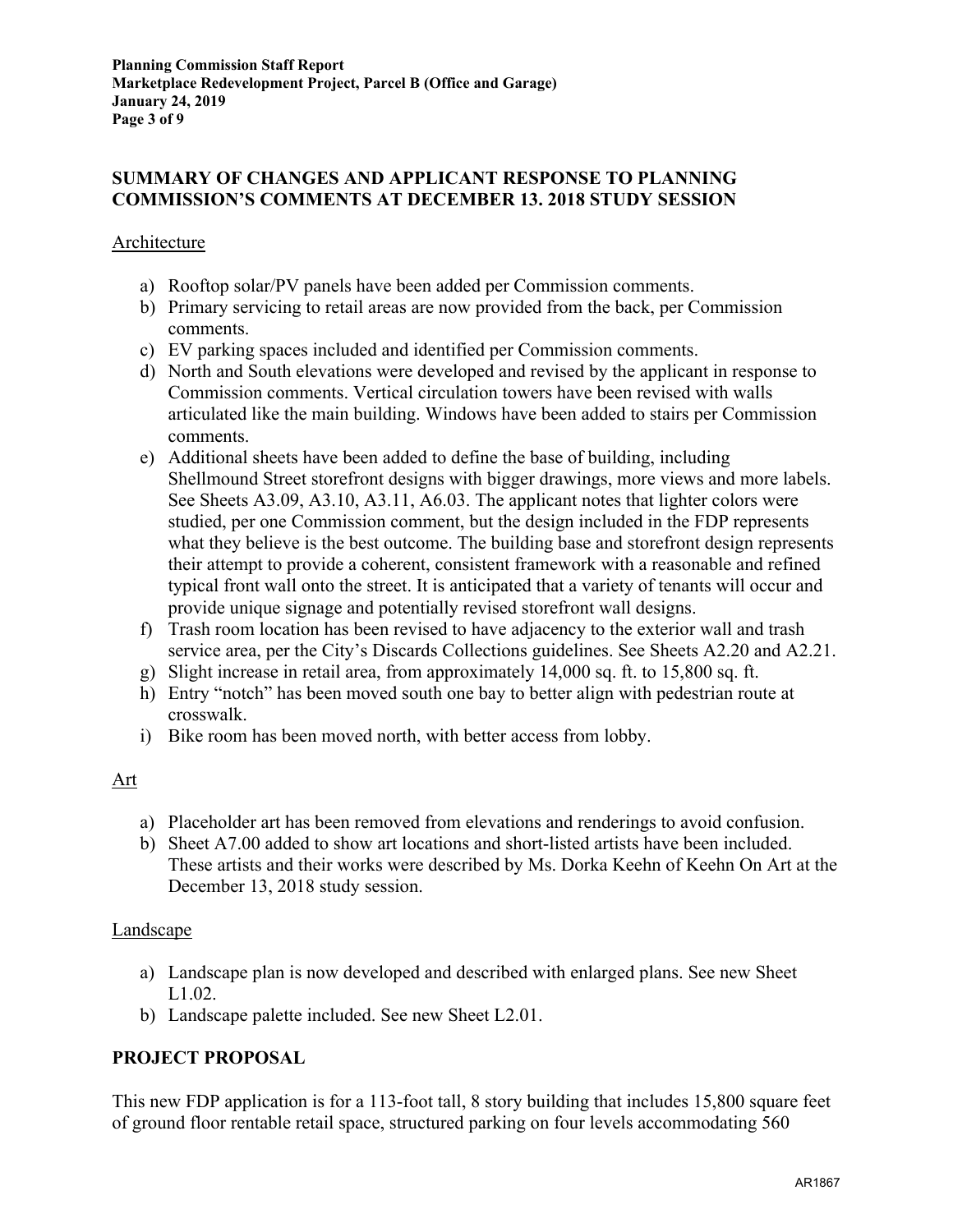#### **Planning Commission Staff Report Marketplace Redevelopment Project, Parcel B (Office and Garage) January 24, 2019 Page 4 of 9**

parking spaces, and office/laboratory space totaling 150,000 rentable square feet on the top three levels (See Sheets A2.00 - A2.05 of attached plans).

*Circulation, loading and servicing pattern*. Vehicles will enter the building from the north end only, while exiting will be accommodated at both the north and south ends (Sheets A2.11). Sheet A2.11 shows bicycle circulation and about 1,000 square feet is designated for secured, internal employee bicycle storage. Pedestrian circulation is shown on Sheet A2.12. Vertical circulation for pedestrians to and from parking levels occurs at the north and south ends and central lobby via staircases, and at the north end and central lobby via elevators.

Short term deliveries and trash areas are located along the eastern side of the building with delivery and trash vehicles entering from the north end and exiting from the south end (See Sheets A2.14, A2.20 and A2.21).

The applicant is also proposing a valet parking program that initially will involve a "valet assist" strategy where drivers drive up into the garage to the upper two levels and drop off their cars with an attendant. This is planned primarily for busy lunch hours. Sheet A2.13 also shows the option of on-street drop off spaces along Shellmound Street if operations warrant this service. Under this option, valeted vehicles would enter the garage from the north end and would be returned to an off-street pick-up point at the south end. The applicant anticipates a management company to be contracted as needed to operate the valet service.

Design: This is a rectangular building with a glass curtain wall entry in the middle. A 17-foot first floor ceiling clearance is maintained to accommodate retail storefronts. The four levels of concrete parking structure will each be 12 feet in height, and will be articulated by using some type of art panels on the east and west elevations. Sheet A7.00 shows work examples of seven artists that have been short-listed to do this work.

The top four levels of office/laboratory will each be 16 feet in height, and are articulated using an industrial type window grid system. The overall building height will be 113 feet from grade to the roof. Roof top equipment is also proposed, with stacks visible behind a screen at the mechanical penthouse level. The screen would extend an additional 15 feet above the roof, and the stacks would extend an unspecified distance above the screen. (Sheets A3.01-A3.03). East and west elevation details are provided on Sheets A3.07 and A3.08. Ground level storefront details are outlines on Sheets A3.09, A3.10 and A3.11). Renderings are provided on Sheets A6.01 to A6.04. Sheets A3.04 to A3.06 provide three cross sections of the proposed building.

Materials include three shades of stone, glass curtain wall, metal and glass window system, and structural concrete (as opposed to board formed). Sheet A8.01 provides materials and colors for the proposed project.

Landscaping: Sheet L1.01 and L1.02 illustrates the existing streetscape planting to remain along Shellmound Street and a stormwater catchment area at the north end of the site, which is consistent with the landscape plan for Shellmound Street that was approved as part of the Tentative Map. Sheet L2.01 provides a plant palette.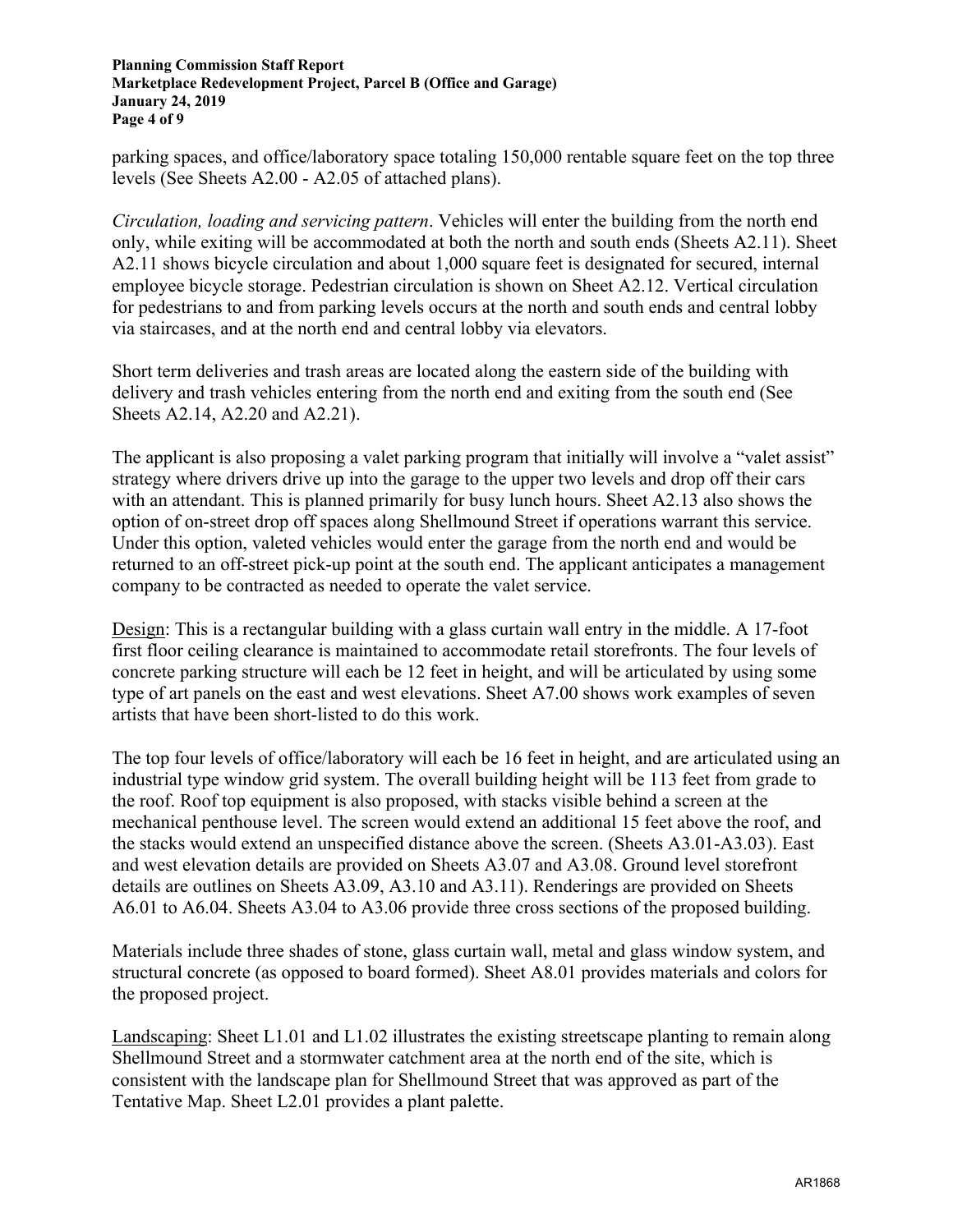#### **CONFORMITY TO THE GENERAL PLAN AND CONSISTENCY WITH THE APPROVED PUD**

The General Plan land use designation is Mixed Use with Residential (MUR), where residential, retail, and office uses and associated parking are permitted. The zoning for this site is PUD-Mixed Use that was approved by the City Council in August 2008. The current proposal is consistent with this land use designation. Office and research laboratory uses are explicitly listed in the PUD conditions of approval as permitted uses.

The approved PUD/PDP calls for a building up to 120 feet tall on Parcel B, containing 120,000 square feet of office space, 29,150 square feet of commercial (retail) space, and 518 parking spaces. Compared to the approved PUD/PDP, the proposed building will have approximately 13,350 square feet less commercial space (15,800 square feet versus 29,150 square feet), 30,000 square feet more office space (150,000 versus 120,000 square feet), and 42 more parking spaces (560 spaces versus 518 spaces). The building height of 113 feet is consistent with the approved PUD/PDP height of 120 feet.

While the proposed FDP for Parcel B would contain 30,000 square feet more office space than the PDP calls for, the overall intensity of the PUD buildout would still be less than allowed by the PDP, as illustrated in the table below:

| Use         | <b>PDP</b>        | <b>FDPs</b>       | <b>Difference</b>  |
|-------------|-------------------|-------------------|--------------------|
| Residential | 674 units         | 649 units         | $-25$ units        |
| Retail      | $180,000$ sq. ft. | 59,800 sq. ft.    | $-120,200$ sq. ft. |
| Office      | $120,000$ sq. ft. | $150,000$ sq. ft. | $+30,000$ sq. ft.  |
| Parking     | $2,082$ spaces    | $1,559$ spaces    | $-523$ spaces      |

The total amount of commercial space in the PUD, including both office and retail space, will be 209,800 square feet under the various approved and proposed FDPs (150,000 square feet of office plus 59,8000 square feet of retail), while the PDP allows for up to 300,000 square feet of commercial space (120,000 square feet of office plus 180,000 square feet of retail), so in all there will be 90,200 square feet less total commercial space (office and retail) than allowed by the PDP.

## **CONFORMITY WITH SHELLMOUND STREETSCAPE DESIGN GUIDELINES**

The Shellmound Streetscape Design Guidelines outline sidewalk widths, paving materials, pedestrian amenities, streetscape furniture, landscaping, and design of multi-modal facilities such as bus stops. The Guidelines call for a minimum sidewalk width of 12 feet with a typical width of 16 feet. In cases where a parking lane is proposed, a clear width of 8 feet is required. The project plans are consistent with the Tentative Map approval that was previously determined to be consistent with the Shellmound Streetscape Design Guidelines. (The Planning Commission approved the Tentative Map on October 22, 2015. The Phase I Final Map (Tract 8327) was recorded on August 23, 2016, and the Phase 2 Final Map (Tract 8334) was recorded February 9, 2017.)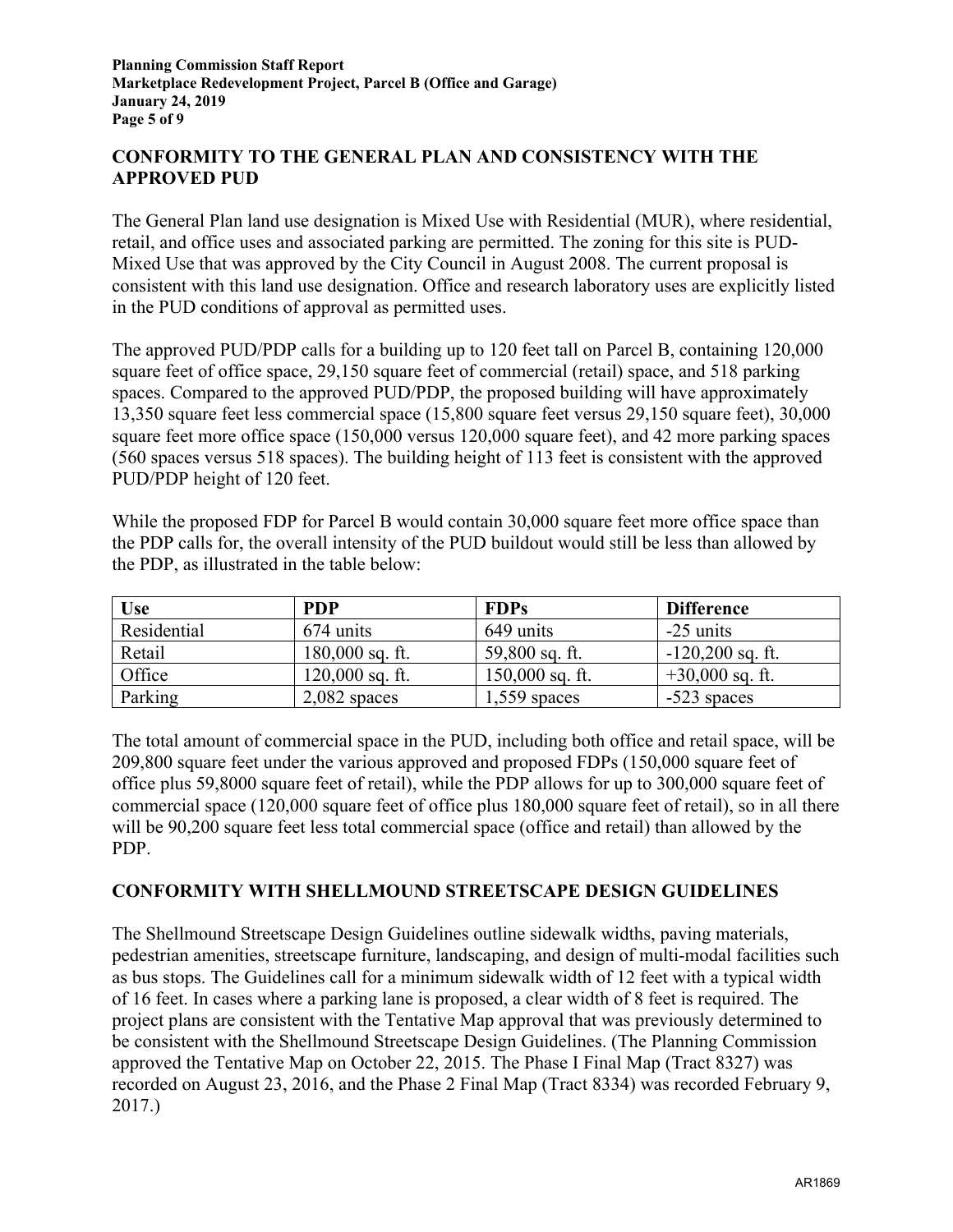#### **ENVIRONMENTAL STATUS**

On July 15, 2008, the City Council certified the Final Environmental Impact Report (FEIR) for the Marketplace Redevelopment project as adequate under the California Environmental Quality Act (CEQA), following the Planning Commission's recommendation on May 22, 2008 (Resolution Number 08-126). The EIR was applied to the Project as part of the City's actions and in doing so, the City adopted Findings of Fact Regarding Impacts and Mitigation Measures, a Mitigation Monitoring and Reporting Program for the project, Findings of Fact Concerning Alternatives, and a Statement of Overriding Considerations. The impacts that could not be mitigated to a less than significant level related to traffic and air quality were deemed acceptable because the project would advance local plans for the City, create jobs, and generate revenue.

CEQA Section 21166 and its corresponding CEQA Guidelines Section 15162 provide that once an EIR has been prepared, no subsequent or supplemental EIR shall be required by the lead agency unless: (1) substantial changes are proposed in the project which will require major revisions to the previous EIR or negative declaration due to the involvement of new significant environmental effects or a substantial increase in the severity of previously identified significant effects: (2) substantial changes occur with respect to the circumstances under which the project is undertaken which will require major revisions of the previous EIR or Negative Declaration due to the involvement of new significant environmental effects or a substantial increase in the severity of previously identified significant effects; or (3) new information of substantial importance, which was not known and could not have been known with the exercise of reasonable diligence at the time the previous EIR was certified as complete or the Negative Declaration was adopted, shows any of the following:

- (A) The project will have one or more significant effects not discussed in the previous EIR or negative declaration;
- (B) Significant effects previously examined will be substantially more severe than shown in the previous EIR;
- (C) Mitigation measures or alternatives previously found not to be feasible would in fact be feasible, and would substantially reduce one or more significant effects of the project, but the project proponents decline to adopt the mitigation measure or alternative; or
- (D) Mitigation measures or alternatives which are considerably different from those analyzed in the previous EIR would substantially reduce one or more significant effects on the environment, but the project proponents decline to adopt the mitigation measure or alternative.

CEQA Guideline Section  $15164(e)$  provides that a brief explanation of the decision not to prepare a subsequent EIR pursuant to Section 15162 should be included in an addendum to an EIR, the lead agency's findings on the project, or elsewhere in the record.

The Marketplace EIR applies to the proposed FDP for Parcel B. Attached to this report is an Environmental Checklist Public Market Proposed Final Development Plan Project ("Marketplace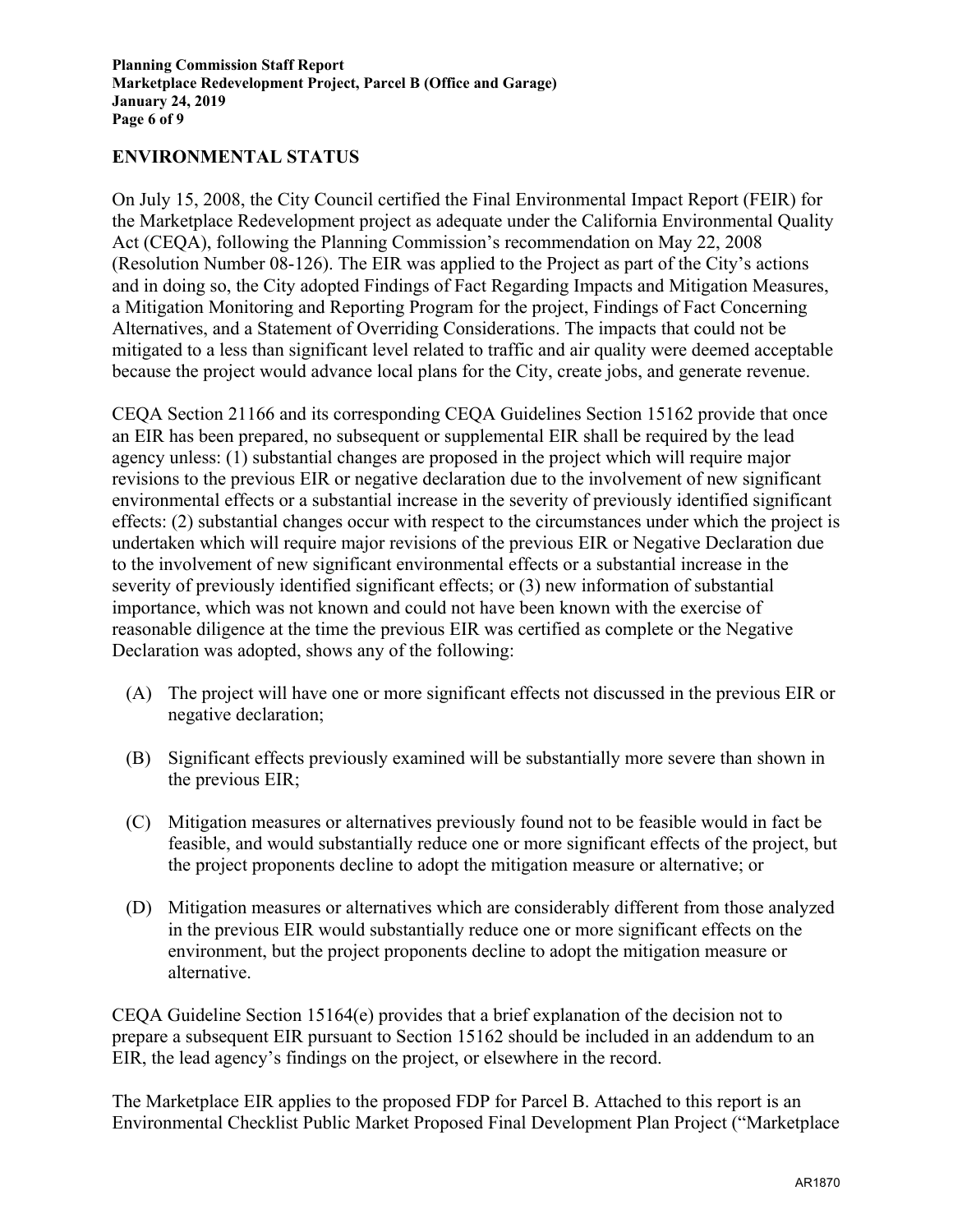**Planning Commission Staff Report Marketplace Redevelopment Project, Parcel B (Office and Garage) January 24, 2019 Page 7 of 9**

Checklist") which more particularly discusses whether there have been substantial changes in the proposed project, or to the circumstances under which the project will be undertaken, or whether new information of substantial importance, which was not known and could not have been known with the exercise of reasonable diligence at the time the EIR was certified as complete, exists and thus preparation of a subsequent EIR is required pursuant to CEQA Guidelines Section 15162. As detailed in the Marketplace Checklist (Attachment 4), there have been no substantial changes in the proposed project, or to the circumstances under which the project will be undertaken, and no new information of substantial importance exists which would require preparation of a subsequent EIR.

In particular, the applicant has submitted a traffic study prepared by Kimley Horn that concludes that the proposed changes will not result in trip generation and traffic impacts that were not analyzed in the 2008 Environmental Impact Report (EIR) prepared for the Marketplace project. (See Attachment 3: Kimley Horn Memo). All other impact areas are evaluated in the Environmental Checklist and, as noted, there have been no substantial changes in the proposed project, or to the circumstances under which the project will be undertaken, and no new information of substantial importance exists which would require preparation of a subsequent EIR.

## **STAFF COMMENTS**

*Public Art:* The Development Agreement approved by the City Council allows the use of public art funds for the building's east elevation. The proposal includes public art on the east and west elevations. The Development Agreement outlines the procedure for installation of public art for the Public Market property in general, and for Parcel B in particular. To the extent that the treatment of the east and west elevations are intended to satisfy the public art requirement, they are not subject to Planning Commission approval; however, any façade treatment that is not part of this public art program will need Planning Commission approval. Please see Condition of Approval Number VII.A.2.

At their January 10, 2019 meeting the Public Art Committee recommended approval of the Public Market Public Art Final Plan that identified approximately \$750,000 to be spent towards the west elevation of Parcel B building and \$250,000 towards the eastern elevation. The Plan also identified the artists that will be selected to do the work. (See attached "Public Market Public Art Final Plan. Please note that the Parcel B building is identified as "Life Sciences Building With Parking" in the Plan).

*Traffic and Circulation*: Staff noted that the design of the garage is consistent with the Transportation Assessment done by Fehr and Peers dated May 18, 2015, and that the following recommendations have been incorporated with modifications as conditions of approval:

**•** Six months following the completion and occupancy of Parcel B, the Project Applicant shall conduct a crosswalk assessment of the uncontrolled pedestrian crossings of Shellmound Street. Monitoring shall be performed under direction of the Public Works Director and shall include information such as levels of pedestrian, bicycle and vehicle activity along and across the Shellmound Street corridor between the Hyatt House hotel driveway and 63rd Street. The extent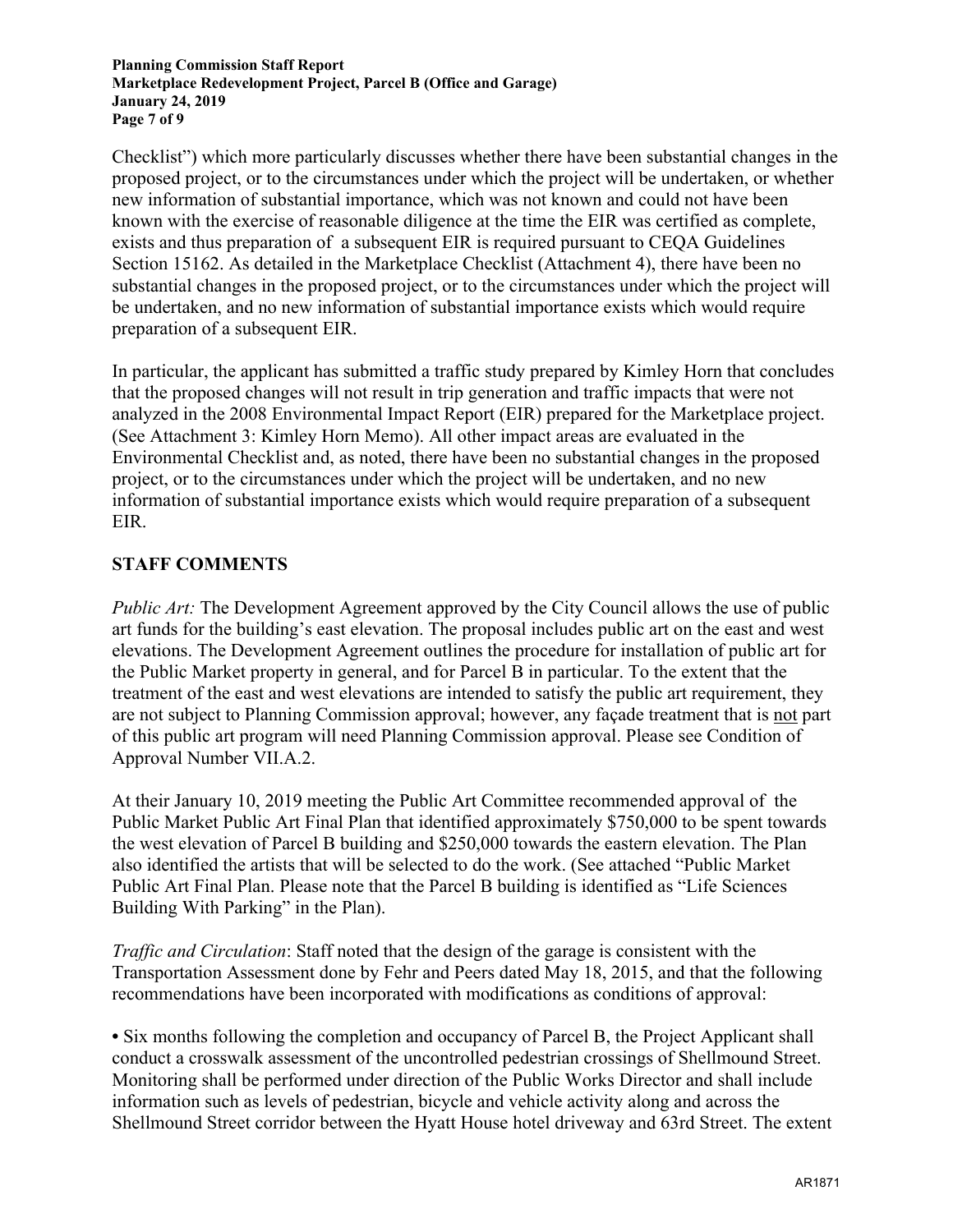**Planning Commission Staff Report Marketplace Redevelopment Project, Parcel B (Office and Garage) January 24, 2019 Page 8 of 9**

of vehicle queues that form at the crossing locations during periods of peak activity shall also be noted. Should vehicle queues at uncontrolled pedestrian crossings extend to adjacent intersections, the Project Applicant shall work with the Public Works Director to identify treatments that would better allocate the right-of-way between vehicles and pedestrians. The Project Applicant shall also be responsible for the installation of identified treatments. (Condition of Approval Number VI.C.2)

**•** Signage should be installed on northbound Shellmound Street approximately 150 feet south of the northern parcel B driveway alerting drivers of the all-way stop-controlled intersection at the northern Parcel B garage driveway. (Condition of Approval Number IV.A.1(d))

Staff further recommends that electronic signage regarding availability of parking spaces should be installed at appropriate locations to minimize cruising for parking. (Condition of Approval Number VI.A.2)

## **FDP PROCESS:**

Under the Emeryville Planning Regulations, Emeryville Municipal Code, Section 9-7-1004(b), a decision on a Final Development Plan (FDP) is made by the Planning Commission and would only go to the City Council if an appeal is filed.

# **RESCINDING PREVIOUS FDP:**

Planning Regulations Section 9-7.211(b) stipulates that "Unless otherwise specified, the approval of a new use shall terminate all rights and approvals for previous uses no longer occupying the same site or location, including conforming uses, nonconforming uses, and any previous entitlements granted under these Planning Regulations or any previous regulations." Thus, approval of a new FDP for Parcel B will automatically terminate the previous FDP. Staff feels that it would be prudent to explicitly include the rescission of the previous FDP with the approval of the new FDP. Therefore, the attached resolution includes a provision rescinding FDP15-001, previously approved by the Commission on June 23, 2016.

## **RECOMMENDATION:**

After hearing a presentation from the applicant and receiving public testimony, Staff recommends that the Planning Commission approve the project subject to the attached Conditions of Approval and rescind Final Development Plan FDP15-001 approved for Parcel B on June 23, 2016.